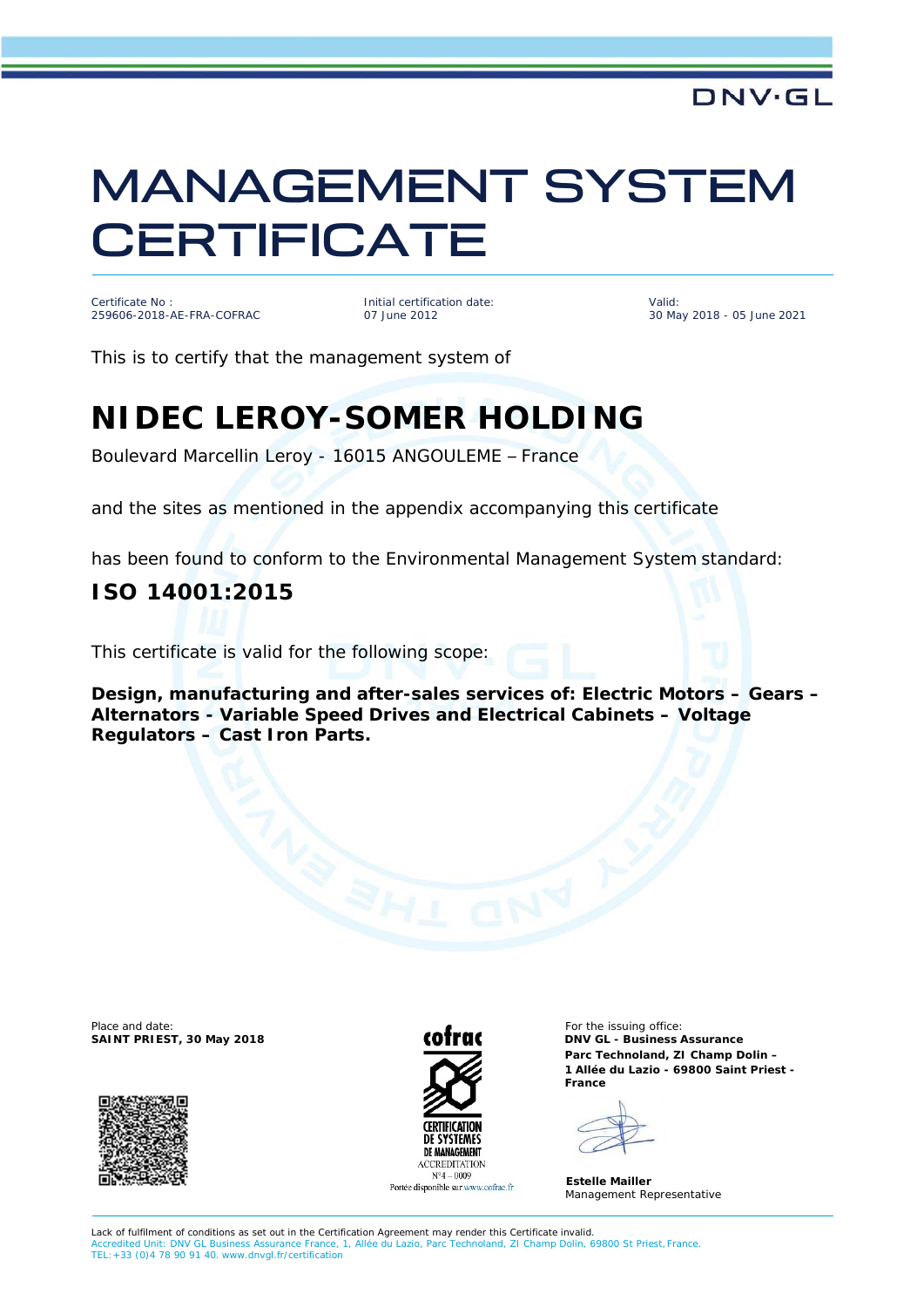Certificate No: 259606-2018-AE-FRA-COFRAC Place and date: SAINT PRIEST, 30 May 2018

#### **Appendix to Certificate (1/2)**

### **NIDEC LEROY-SOMER HOLDING**

Locations included in the certification are as follows:

| <b>Site Name</b>                                     | <b>Site Address</b>                                                                          | Scope                                                                                                                                                                                         |
|------------------------------------------------------|----------------------------------------------------------------------------------------------|-----------------------------------------------------------------------------------------------------------------------------------------------------------------------------------------------|
| NIDEC LEROY-SOMER<br>HOLDING -<br><b>HeadQuarter</b> | AUAR<br>Boulevard Marcellin Leroy -<br>16015 ANGOULEME - France                              | Design, manufacturing and after-<br>sales services of: Electric Motors -<br>Gears - Alternators - Variable Speed<br>Drives and Electrical Cabinets -<br>Voltage Regulators - Cast Iron Parts. |
| MOTEURS LEROY-SOMER<br><b>ORLEANS Plant</b>          | 1 Rue de la Burelle -<br>45800 SAINT JEAN DE BRAYE - France                                  | Design and manufacturing.                                                                                                                                                                     |
| <b>MOTEURS LEROY-SOMER</b><br><b>AGRIERS Plant</b>   | ZI des Agriers<br>16015 ANGOULEME - France                                                   | Design and manufacturing.                                                                                                                                                                     |
| <b>MOTEURS LEROY-SOMER</b><br><b>ALLONNES Plant</b>  | Route de Spay -<br>72700 ALLONNES - France                                                   | Manufacturing.                                                                                                                                                                                |
| MOTEURS LEROY-SOMER<br><b>GOND-PONTOUVRE Plant</b>   | $ZI N^3$<br>16160 GOND- PONTOUVRE - France                                                   | Design and manufacturing.                                                                                                                                                                     |
| MOTEURS LEROY-SOMER<br>MANSLE Plant                  | Route de Luxé –<br>16230 MANSLE - France                                                     | Manufacturing.                                                                                                                                                                                |
| MOTEURS LEROY-SOMER<br><b>RABION Plant</b>           | ZI de Rabion – Rue de la Brigade Rac -<br>16015 ANGOULEME - France                           | Design and manufacturing.                                                                                                                                                                     |
| MOTEURS LEROY-SOMER<br>SILLAC Plant                  | Boulevard Marcellin Leroy -<br>16015 ANGOULEME - France                                      | Design and manufacturing.                                                                                                                                                                     |
| <b>MOTEURS LEROY-SOMER</b><br><b>SSO Plant</b>       | Le Pontet -<br>69360 SAINT SYMPHORIEN D'OZON -<br>France                                     | Design and manufacturing.                                                                                                                                                                     |
| <b>BERTRAND POLICO</b>                               | 8 ZA de l'Etang -<br>16120 CHATEAUNEUF - France                                              | Design and manufacturing.                                                                                                                                                                     |
| <b>CONSTRUCTIONS</b><br>ELECTRIQUES DE BEAUCOURT     | Rue de Dampierre -<br>90500 BEAUCOURT - France                                               | Design and manufacturing.                                                                                                                                                                     |
| MOTEURS LEROY-SOMER<br><b>FONDERIE</b>               | Département Fonderie –<br>ZI de Rabion - Rue de la Brigade Rac -<br>16015 ANGOULEME - France | Design and manufacturing.                                                                                                                                                                     |

Le non-respect des conditions énoncées dans l'accord de certification peut rendre ce certificat invalide. Organisme Accrédité : DNV GL Business Assurance France, 1, Allée du Lazio, Parc Technoland, ZI Champ Dolin, 69800 St Priest, France. TEL:+33 (0)4 78 90 91 40. [www.dnvgl.fr/certification](http://www.dnvgl.fr/certification)

**DNV·GL**